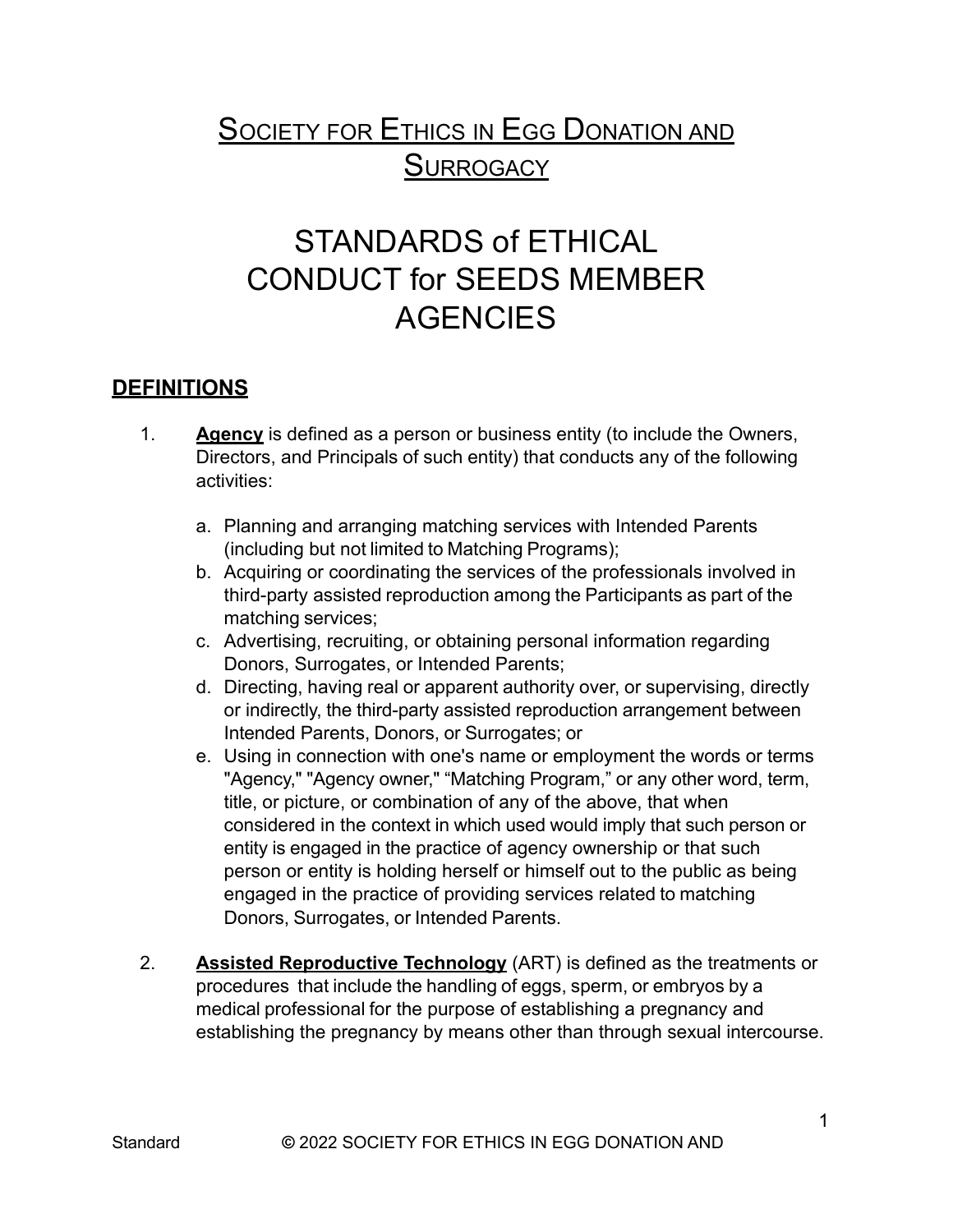- 3. **Base Compensation** is defined as the minimum base fee the surrogate will receive for completing her services as specified in her surrogacy agreement without any additional milestone or contingent payments.
- 4. **Base Compensation Package** is defined as Base Compensation plus all payments a Surrogate is guaranteed to receive for milestone services completed as specified in her surrogacy agreement (e.g., medication start, embryo transfer, nonaccountable monthly allowance). It does not include Contingent Compensation payments.
- 5. **Child** is defined as an individual born pursuant to Assisted Reproduction.
- 6. **Contingent Compensation** is defined as those additional payments that may or may not be paid to the Surrogate depending on whether certain contingencies occur (e.g., doctor-ordered bed rest, lost wages, cesarean section, loss of reproductive organs, invasive procedures, miscarriage, multiple gestation, repeat journeys, the status of the Surrogate's insurance coverage, etc.).
- 7. **Donor** is defined as a Gamete Donor or an Embryo Donor.
	- a. **Gamete Donor** is defined as a person other than an Intended Parent who contributes eggs or sperm for use in ART and relinquishes all present and future parental and inheritance rights and obligations to the resulting Child.
	- b. **Embryo Donor** is defined as the individual with dispositional control of an Embryo who provides it to another Intended Parent for gestation and relinquishes all present and future parental and inheritance rights and obligations to the resulting Child.
	- c. Types of Donations
		- i. "Directed Donation" Describes an arrangement in which Intended Parents and a Donor have a pre-existing relationship. The Donor could be a friend, sibling, family member, or even a neighbor. Previously referred to as a "Known Donation."
		- ii. "Open Donation" Describes an arrangement in which the Intended Parents and the Donor can meet and/or have a telephone and/or video conference. In these arrangements, the Participants also agree to exchange full identification and contact information. The level of communication beyond this initial interaction will vary. Some relationships may continue to grow, while others will leave the door open to communication only if medically necessary or if the resulting Child wishes to know more.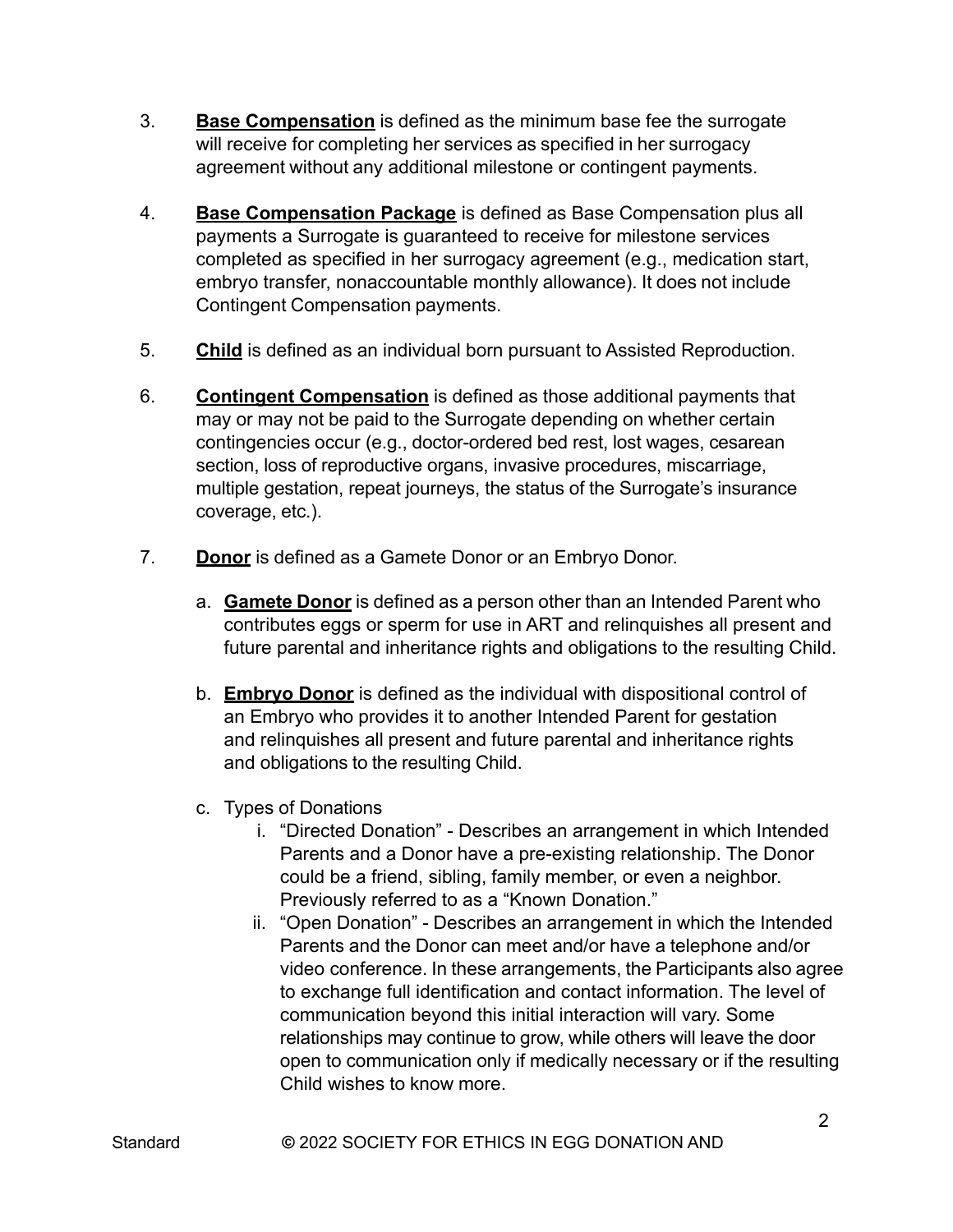- iii. "Semi-open" Describes an arrangement in which the Intended Parents and the Donor do not know each other's identities; however, they may exchange first names and may have restricted communication facilitated by an Agency, donor registry, or an attorney. The Intended Parents and Donor do not communicate directly with one another. Communication may be limited to emails, letters, Agency correspondence, or meeting each other in person by video or by telephone. Generally, the Participants do not communicate beyond this interaction and do not exchange full contact information.
- iv. "De-identified" Describes an arrangement in which the Intended Parents and the Donor do not know each other's identities and do not intend to contact one another in the future. Aliases such as "Intended Mother," "Intended Father," "Intended Parent," and "Donor ID Number/ First Name" may be used in the direct written agreement between the Participants. The Intended Parents will typically only view a Donor's profile through a Matching program's website. Previously, this arrangement was referred to as "Unknown" or Anonymous Donation."
- 8. **Guidelines** are defined as those supplemental provisions that are intended to provide more extensive guidance/advice around the best practices set forth in the Standards and are not mandatory. Guidelines provide support to and expand on directions provided by the Standards. Guidelines have been developed to assist Members with decisions regarding their operations and care of their Participants. Guidelines are not intended to be a protocol to be applied in all situations and cannot substitute for the individual judgment of the Members based on their knowledge of the Participants and specific circumstances. The recommendations contained in Guidelines may not be the most appropriate approach for all situations. Ethics and Agency practices are constantly changing, and Members should not rely solely on the **Guidelines**
- 9. **Intended Parent** is defined as an individual, married or unmarried, who manifests the intent to parent the Child and to be legally bound as the parent of the Child resulting from assisted reproduction.
- 10. **Matching** Program is defined as services or a program in which Intended Parents are introduced to a Donor and/or a Surrogate for the purpose of leading to a formal match, to start a third-party ART journey.
- 11. **Member** is defined as an active SEEDS member as defined in the SEEDS bylaws.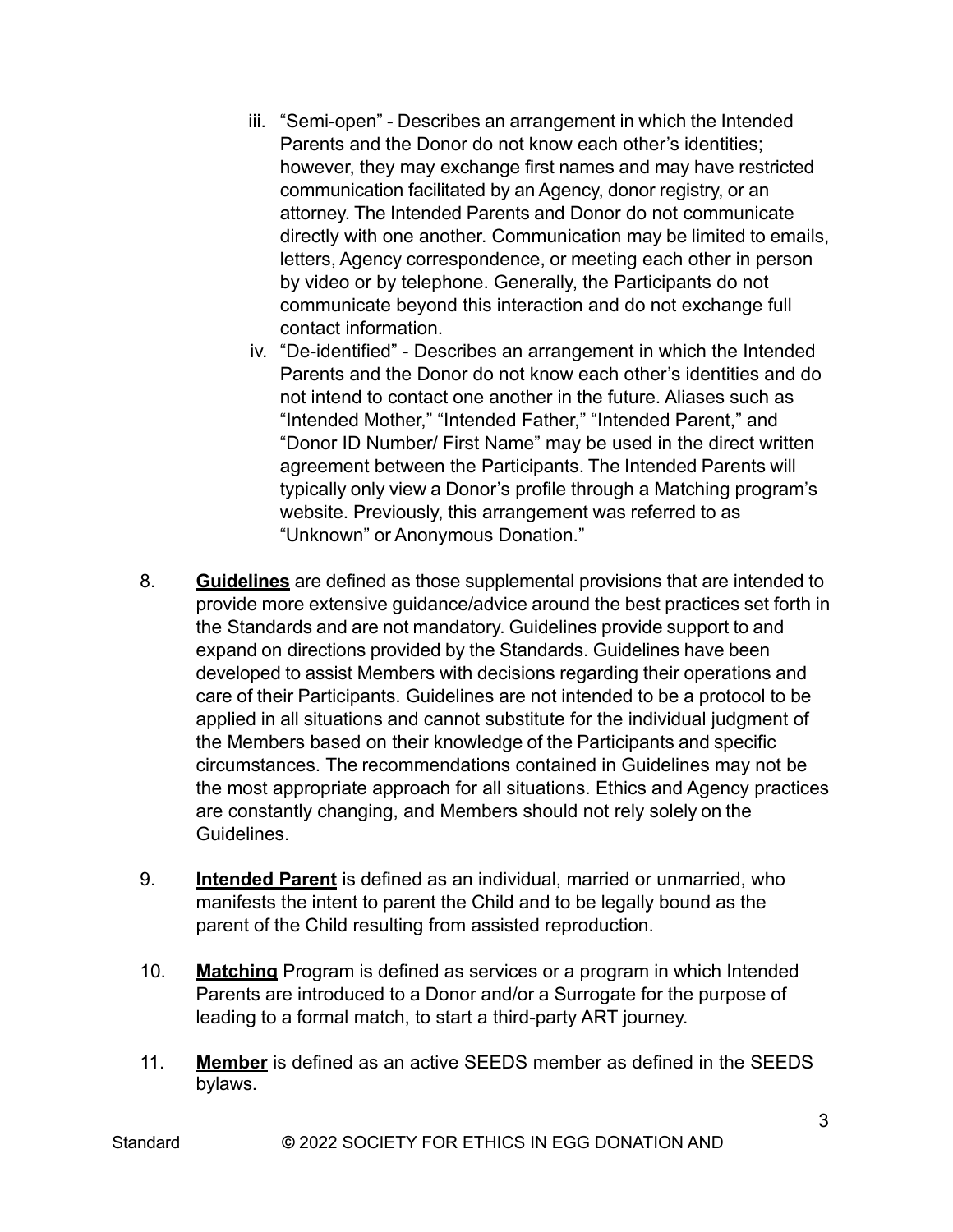- 12. **Participant** is defined as an Intended Parent, Donor, or Surrogate, whether or not a written understanding exists with an Agency.
- 13. **Record** is defined as a document identifying the Participants or signed between the Agency and any Participant or among the Participants to initiate or facilitate the process inscribed in a tangible medium or stored in electronic format that is retrievable.
- 14. **Service Agreement** is defined as a written agreement between an Agency and Intended Parents describing the services to be performed. This may also be referred to as a retainer or engagement agreement.
- 15. **Standards** are defined as the mandatory requirements for SEEDS membership that set forth minimum best practices.
- 16. **Surrogate** is defined as an individual who is not the Intended Parent and does not intend to parent the Child, but who agrees to become pregnant on behalf of an Intended Parent through assisted reproduction with the intention of gestating and delivering the Intended Parent's Child. It includes both a Gestational Surrogate and a Traditional (or Genetic) Surrogate.
	- a. **Gestational Surrogate** is defined as an adult, not an Intended Parent, who enters into a surrogacy arrangement to bear a Child and who is not a Gamete Donor for the Child.
	- b. **Traditional (or Genetic) Surrogate** is defined as an adult, not an Intended Parent, who enters into a surrogacy arrangement to bear a Child and who is also the Gamete Donor for the Child.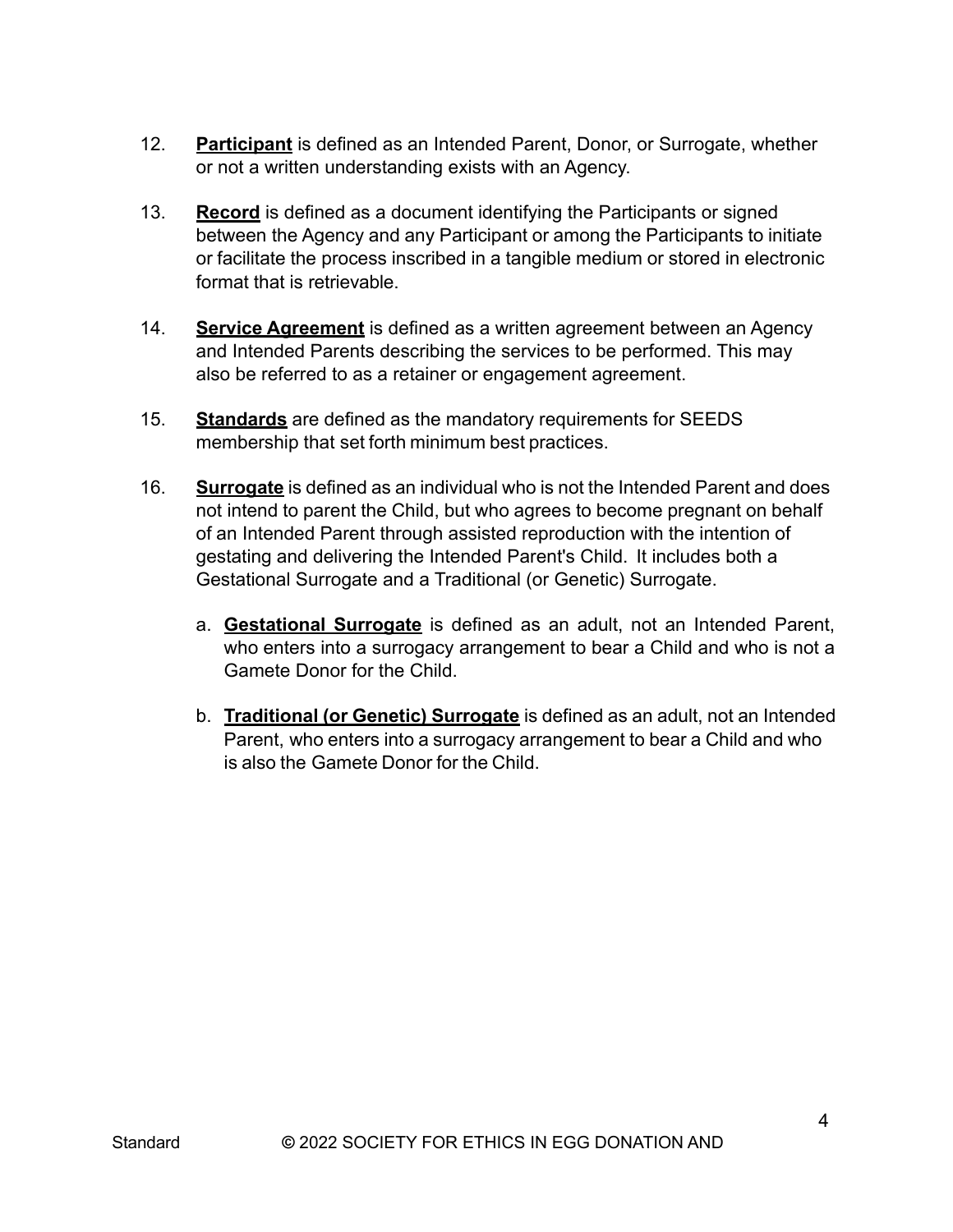## **STANDARDS OF ETHICAL CONDUCT FOR ALL SEEDS MEMBERS**

- 1. No Agency shall operate without a license issued in accordance with applicable state law, if any.
- 2. An Agency shall provide services to its Participants in a non-discriminatory manner; this shall not inhibit the Agency's ability to accept or decline prospective Participants based on its own policies and screening procedures.
- 3. A Member shall not engage in coercion, fraud, misrepresentation, or unethical conduct.
- 4. An Agency shall refer clients to all necessary legal, tax, medical, psychological, insurance, or other professionals for advice and provision of services in areas of expertise in which they are not licensed.
- 5. An Agency shall identify, document, and obtain appropriate written waivers for prospective conflict of interests that may exist between any parties.
- 6. With respect to incoming or outgoing disclosures of a Participant's confidential information, an Agency shall obtain any necessary and required external releases, which may include:
	- a. HIPAA releases;
	- b. Attorney-client privilege waivers; or
	- c. Other such written consent from the Participant prior to conversation with other relevant ART professionals on behalf of the Participant.
- 7. Advertising and Recruiting for Donors and Surrogates
	- a. Recruitment of Donors and Surrogates should be made with the intention of minimizing potential risks to the Participants and Child. (Agree / Disagree)
	- b. No Agency shall intentionally initiate any interference with any preexisting and ongoing relationship of another Agency and the Agency's Participants.
	- c. An Agency or other Member shall not use inaccurate, misleading, or coercive information in their advertising practices. An advertisement shall be considered coercive if undue emphasis is placed on monetary incentive to the Gamete Donor or Surrogate.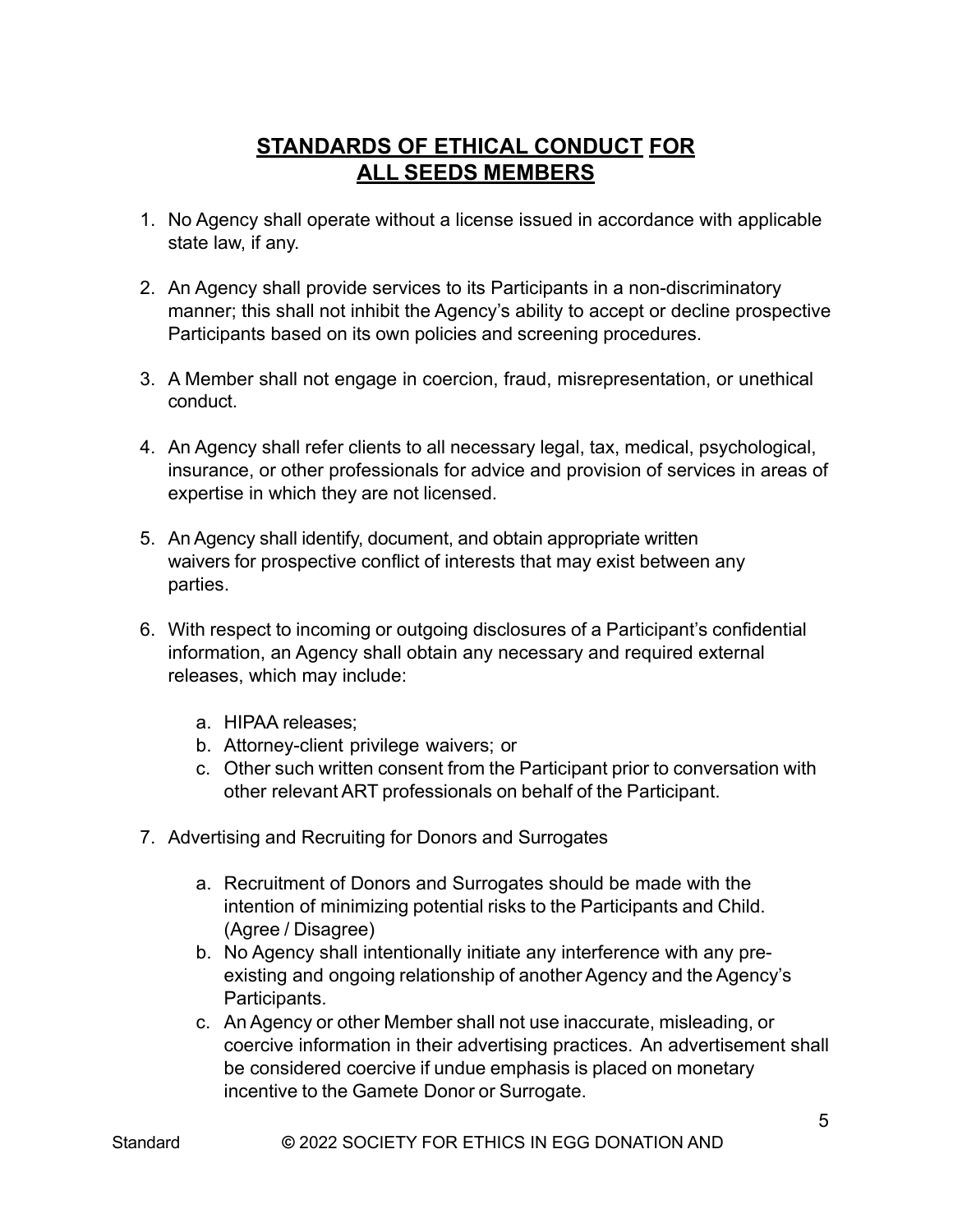- d. Advertisements stating compensation for recruiting Gamete Donors or Surrogates shall state the average single cycle Base Compensation Package. Advertisements that include Surrogate compensation shall not conflate the Base Compensation Package with other fees or expenses paid to a Surrogate typically considered to be Contingent Fees.
- e. Eligibility for amounts payable other than the Base Compensation Package shall be clearly identified and itemized.
- 8. Surrogacy Compensation
	- a. Contingent Fees and expenses, as defined above, shall not be included in Base Compensation paid to a Surrogate. (Agree / Disagree)
	- b. Bundling Contingent Fees and expenses with Base Compensation does not make them non-contingent.
- 9. Embryo Donation. There shall be no compensation paid to an Embryo Donor for the Embryos themselves other than reimbursement for reasonably related reimbursable expenses incurred after the creation of the Embryos to store and legally transfer the Embryo to the recipient.
- 10.All Service Agreements must be in writing and include the following provisions:
	- a. Adequate identification of the Agency as a party to the Service Agreement;
	- b. Adequate and properly documented identification of the Intended Parents as a party to the Service Agreement; (Agree / Disagree)
	- c. A detailed description of the services to be provided by the Agency;
	- d. A detailed description of the estimated costs of the services to be provided by the Agency as well as the Agency's billing, cancellation, and refund policies (any refund policy shall be described in detail), including allocation of costs and expenses in the event of the disqualification of the Gamete Donor or Surrogate;
	- e. A description of other known Agency costs, fees and expenses that may be incurred, if any;
	- f. A timetable for the payment of known Agency costs, fees, and expenses;
	- g. Notification of the right, and a reasonable opportunity, to have the Service Agreement reviewed by independent legal counsel;
	- h. An explanation of which Records an Agency keeps and the length, manner, and location of their retention;
	- i. In a Donor Service Agreement, disclosure of the Agency's policies regarding their facilitation or lack of facilitation of future contact among the Participants;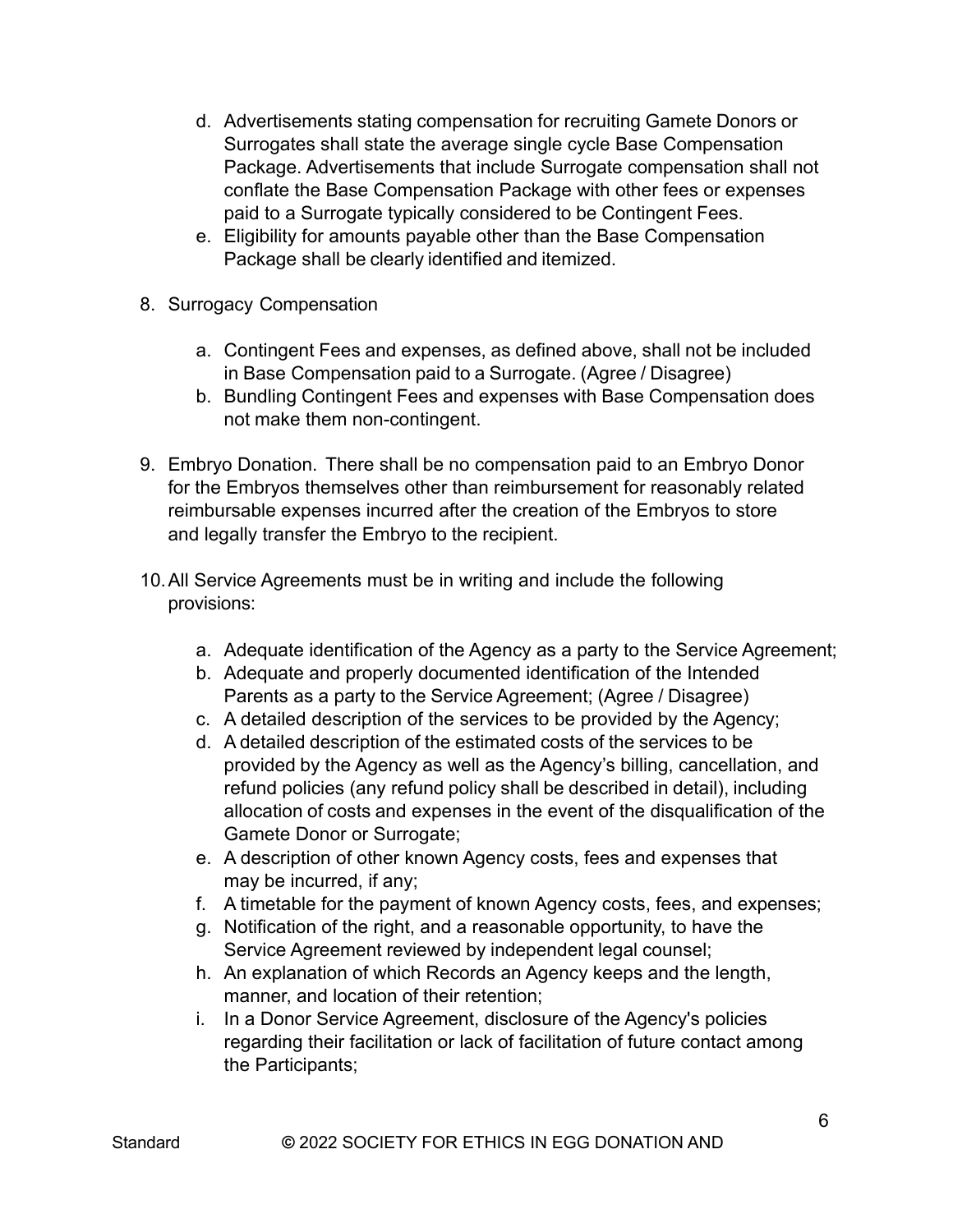- j. Disclosure of any and all relationships, whether financial or other outside interests of the Owners of the Agency or its employees, that may constitute an actual or potential conflict of interest and an opportunity for the Participant to waive the conflict, if permitted;
- k. Disclosure of whether the Agency primarily represents the Intended Parent, Surrogate, and/or Donor. The Agency may choose to represent multiple parties or no party so long as the necessary written disclosure and consent forms are executed and included in the body of or executed separately and simultaneously with the Service Agreement. Representing multiple parties, including more than one Intended Parent, represents an inherent conflict of interest that is waivable unless and until a conflict actually arises between the parties;
- l. Disclosure that the Agency requires Intended Parents to notify the Agency of any otherART attempts they are undertaking to achieve a pregnancy.
- m. Disclosure as to the Agency's policy with respect to preserving and deleting Participant Records.
- 11. An Agency shall carry professional liability insurance in an amount sufficient to cover reasonable potential claims.
- 12.An Agency shall create and maintain reasonable and ordinary business Records.
- 13.An Agency shall have and follow a written policy that covers the following:
	- a. A protocol for creating, storing, backing up, accessing, transferring, and disposing of Participant Records under the Agency's control; and
	- b. A policy for transfer of such Records, in the event the Agency ceases to exist or is otherwise unable to continue to maintain the Records for the required time period.
- 14.No Agency shall permit, encourage, or facilitate a Gamete Donor or Surrogate to begin a cycle until the following tasks have been completed:
	- a. A Service Agreement between the Agency and Intended Parents has been signed:
	- b. Intended Parents have undergone a psychoeducational mental health consultation;
	- c. Donors and Surrogates (and their live-in partners) have undergone comprehensive psychological evaluation with a mental health professional; and Intended Parents and Surrogates have completed a joint consultation with a mental health professional;
	- d. Donor has undergone genetic screening and counseling by a licensed and/or certified geneticist;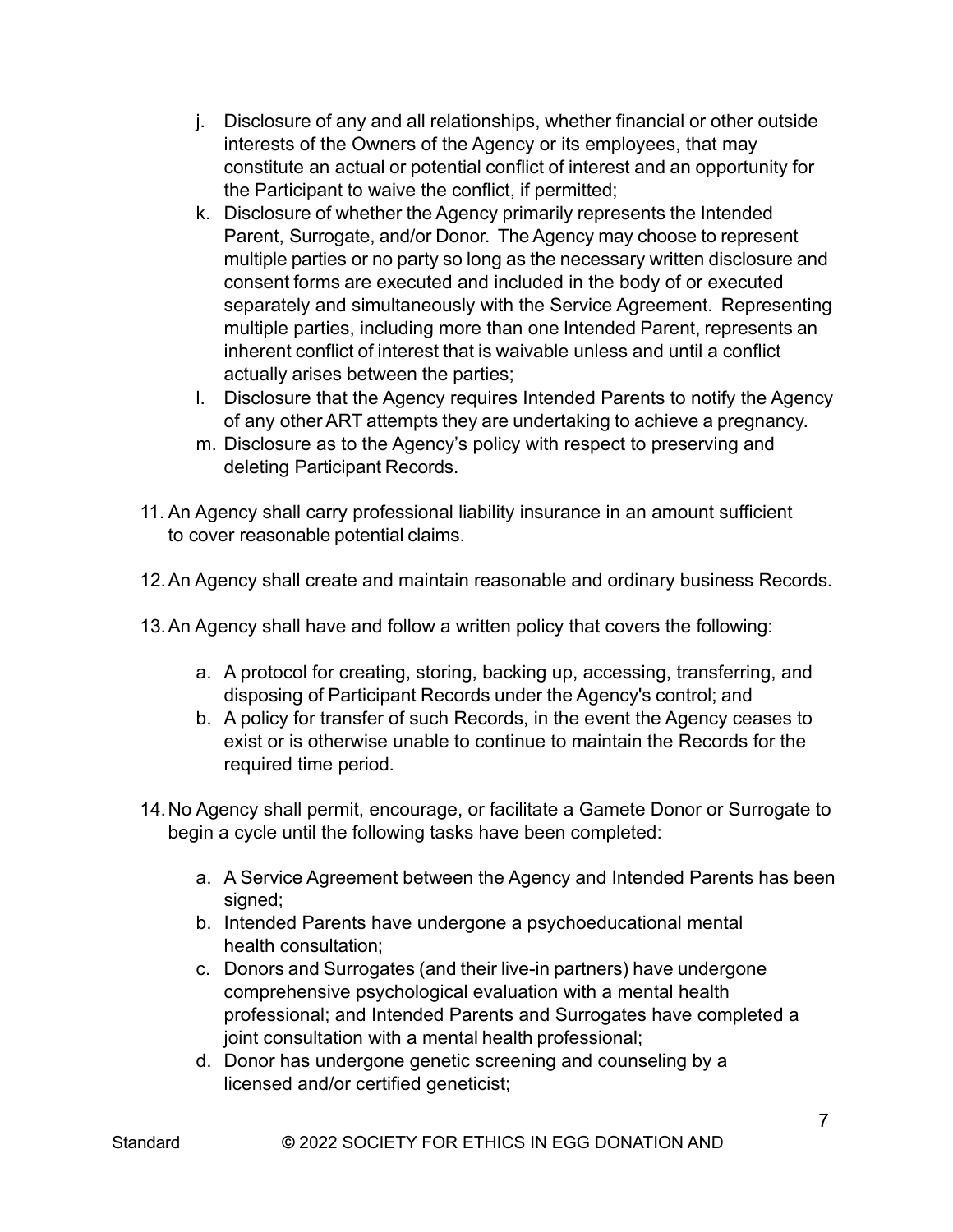- e. All Participants have had the opportunity to consult with a licensed attorney of their own choosing;
- f. A direct written agreement between the Participants has been executed (i.e., a direct written agreement between Intended Parents and the Agency's Donor, or a direct written agreement between Intended Parents and a Surrogate);
- g. Intended Parents have deposited, at a minimum, into a bonded escrow account or an attorney-managed trust account the Base Compensation Package amount in accordance with the direct written agreement among the Participants
- h. The Participants have been informed to seek advice regarding their life insurance, accidental death, and health insurance/benefits policies and the respective coverage of the ART procedures, complications, and obstetric costs and fees;)
- i. Intended Parents have agreed to provide to their Surrogate a policy or sudden accidental death policy, at Intended Parents' expense, with a face amount of at least \$250,000; and
- j. The Participants have been required to seek advice from the necessary medical, psychological, insurance, legal, and any other relevant thirdparty professionals to discuss the potential risks and outcomes of the process.
- 15.Participant Records shall be kept confidential and may only be disclosed by the Agency in accordance with the signed written consent of the Participant or pursuant to a valid court order. Participant Records shall be kept for a minimum of 18 years after the completion of the case. Electronic format will suffice.
- 16.Continuing Education: Owners and Managing Principals of an Agency must complete the required number of units of Continuing Education each calendar year as specified in Guidelines established by the SEEDS Education Committee.
- 17.All unearned or undisbursed funds belonging to Intended Parents, Surrogates, or Donors must be held in either:
	- a. An escrow account held by a licensed escrow company with a minimum bond (crime policy) greater than the amount of funds held in all escrow accounts and not controlled by the Agency associated with the journey; or
	- b. A law firm's client trust or escrow account maintained by an attorney with the proper disclosures and conflict waivers where applicable (e.g., when the attorney holding escrow also represents one or all Participants in any of the legal services).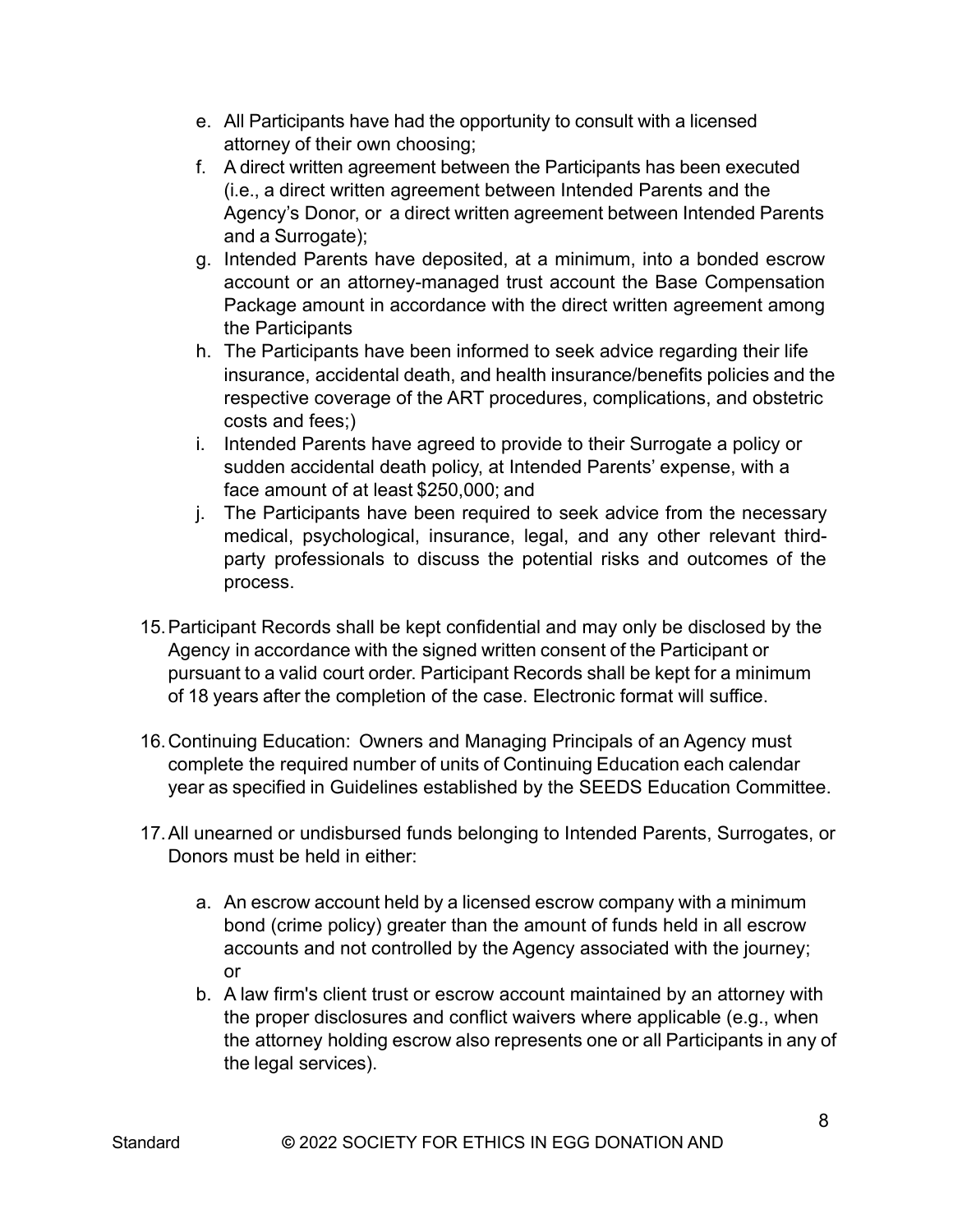In accordance with the terms of the governing ART agreement and the escrow management agreement, only the attorney or escrow agent may disburse client funds.

This standard shall not apply to funds that are not held or passed though the escrow provider.

- 18.AnAgency shall not present for Matching to an Intended Parent a Surrogate or Donor who the Agency reasonably knows or should know has failed or will not pass medical or psychological testing or is otherwise unavailable. This includes Surrogates and Donors who have not been vetted through and passed the Agency's full screening process. An Agency may present a Surrogate or Donor candidate who has not been fully screened, as specified in the Agency's processes, only if the Agency discloses this fact to the Intended Parents before presenting such candidate.
- 19. No Agency shall provide, attempt to provide, or solicit another person or entity to provide false or misleading information to:
	- a. Participants;
	- b. An administrative agency; or
	- c. A court during the establishment of parentage.
- 20.No Member shall unfairly or inaccurately disparage another professional, Agency, IVF Center, mental health provider, attorney, or another Member.
- 21.An Agency shall provide a written disclosure to include the following with respect to each of the following Participants:
	- a. Donors/Embryo Donors
		- i. Nature of Agency relationship with Donor
			- (Expectations between Agency and Donor (Including that there will be verification of Donor identification and background (educational, criminal, etc.), as reasonably required under law or by the Agency, IVF Center, or Intended Parents);
		- ii. Nature of compensation/benefits/reimbursements and, if known, whether a 1099 will be issued and, if so, by whom; and
		- iii. Options regarding the nature and scope of disclosure of Donor identifying information.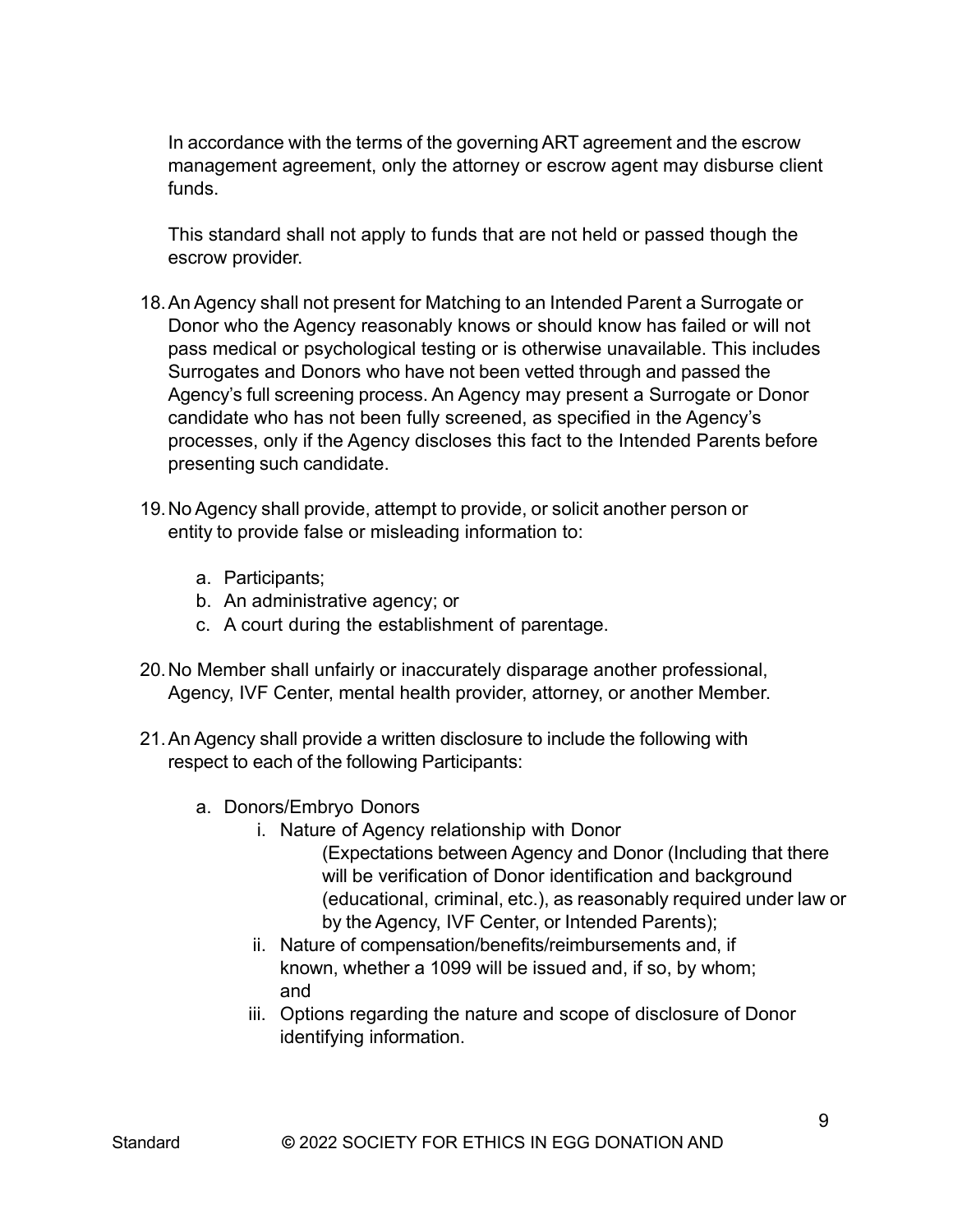- b. Surrogates
	- i. Nature of Agency relationship with Surrogate;
	- ii. Expectations between Agency and Surrogate;
	- iii. Nature of compensation/ benefits/ reimbursements and, if known, whether a 1099 will be issued and, if so, by whom; and
	- iv. Surrogate's minimum right to independent counsel before entering into any binding agreement with an Agency or Intended Parents and continuing through birth or completion of parentage proceedings (whichever occurs later) or as provided more extensively by the direct agreement between Surrogate and Intended Parents.
- 22.Agency Screening of Surrogates
	- a. An Agency should receive preliminary medical clearance of Surrogates from a qualified medical professional based on all existing pregnancyrelated medical records prior to presenting the prospective Surrogate's profile to Intended Parents.
	- b. If an Agency works with Intended Parents contributing genetic material who have HIPAA-protected health conditions (e.g., HIV+, Hepatitis, sexually transmitted diseases), the Agency must disclose such conditions to a Surrogate, with written permission of the Intended Parents, prior to Matching.
	- c. An Agency shall require Surrogate and any live-in partners to undergo a mental health evaluation.
	- d. An Agency shall obtain a comprehensive background check (including civil, criminal, and DMV Records) on Surrogate, Surrogate's Spouse, Fiancé, and/or live-in partner, and any other adults living in Surrogate's household.
	- e. To be eligible as a Surrogate, the Surrogate, must, at a minimum:
		- i. Meet ASRM's guidelines (with deference to IVF Center's requirements and expertise);
		- ii. Have delivered at least one child;
		- iii. Be financially stable (i.e., living above the federal poverty level);
		- iv. Hold U.S. citizenship or permanent residency status;
		- v. Be at least 21 years old; and
		- vi. Have, or be able to obtain at Intended Parents' expense, healthcare insurance (or other medical coverage) without exclusions for a surrogate pregnancy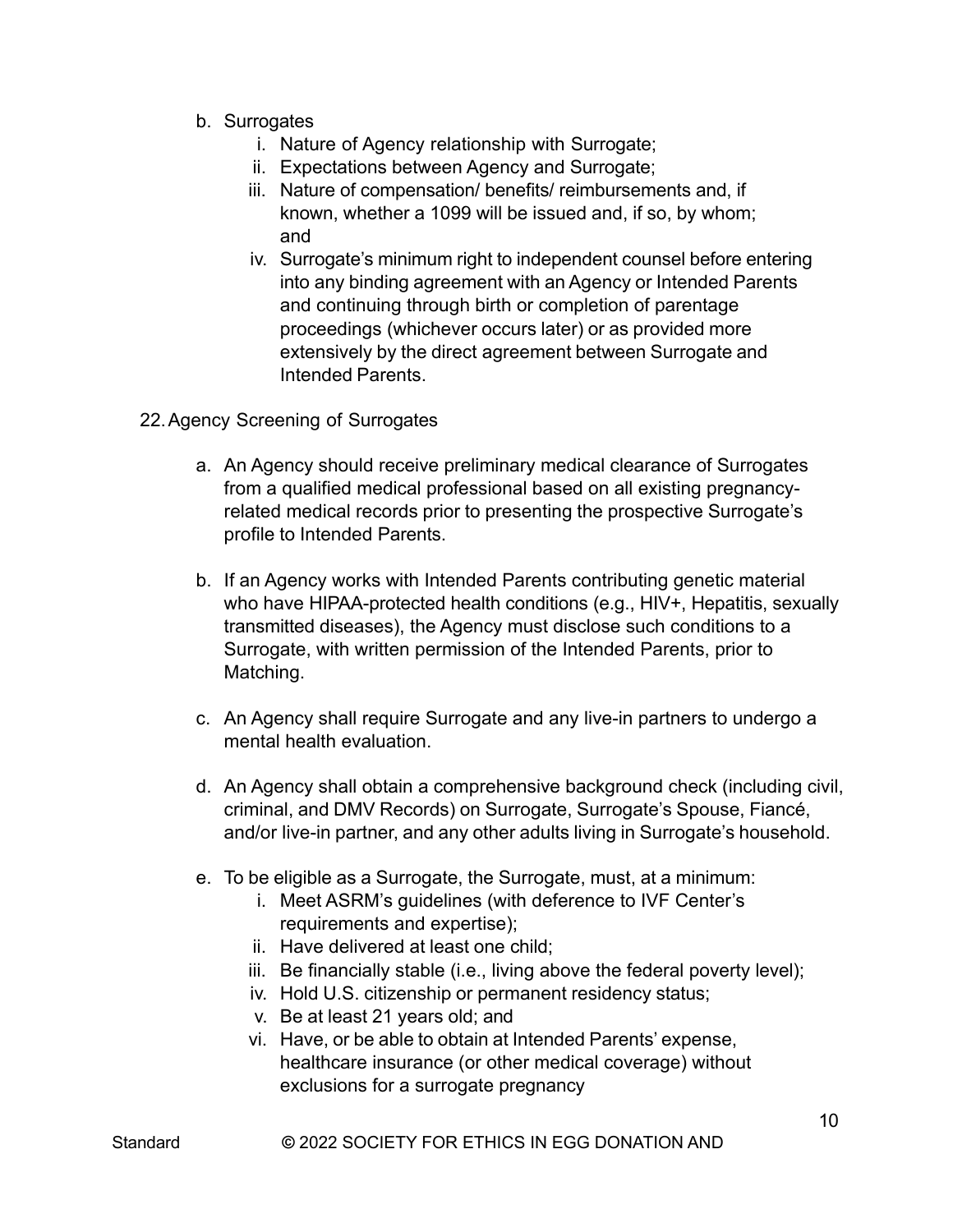- 23.Agency Screening of Donors
	- a. An Agency shall use best efforts to collect repeat Donors' medical Records and obtain preliminary medical clearance of Donors based on written Records by an IVF Center prior to Matching.
	- b. An Agency shall require Donors to undergo or have undergone a mental health evaluation in accordance with the ASRM guidelines.
	- c. An Agency shall obtain a comprehensive background check (including civil, criminal, and DMV Records) on Donor.
	- d. An Agency shall require its Donors to be at least 21 years old and otherwise qualified in accordance with ASRM guidelines.
	- e. An Agency shall ensure that Donor has donor complications insurance in place prior to commencing a cycle.
	- f. An Agency shall ensure that a Donor is informed of and meets preliminary FDA screening requirements and ASRM guidelines (with deference to IVF Center's requirements and expertise).
- 24.Agency Screening of Intended Parents
	- a. An Agency shall collect from Intended Parents their gender identity and sexual orientation and marital status.
	- b. An Agency shall collect from Intended Parents any HIPAA-protected health conditions (e.g., HIV+, Hepatitis, sexually transmitted diseases) they may have, and the Agency must disclose such conditions to a Surrogate for the Intended Parent contributing genetic material before Matching, with written permission of the Intended Parents.
	- c. An Agency shall obtain a comprehensive background check on Intended Parents (including civil, criminal, DMV).
	- d. An Agency shall require Intended Parents to undergo or have undergone a psychoeducational mental health consultation.
- 25.Surrogate, Donor and Embryo Donor Matching.

Prior to Matching, an Agency should determine each Participant's match preferences. An Agency should be transparent with full disclosure to the Participants of any known items that might cause any Participant to choose not to select another Participant for a match. A decision to move forward should be mutual.